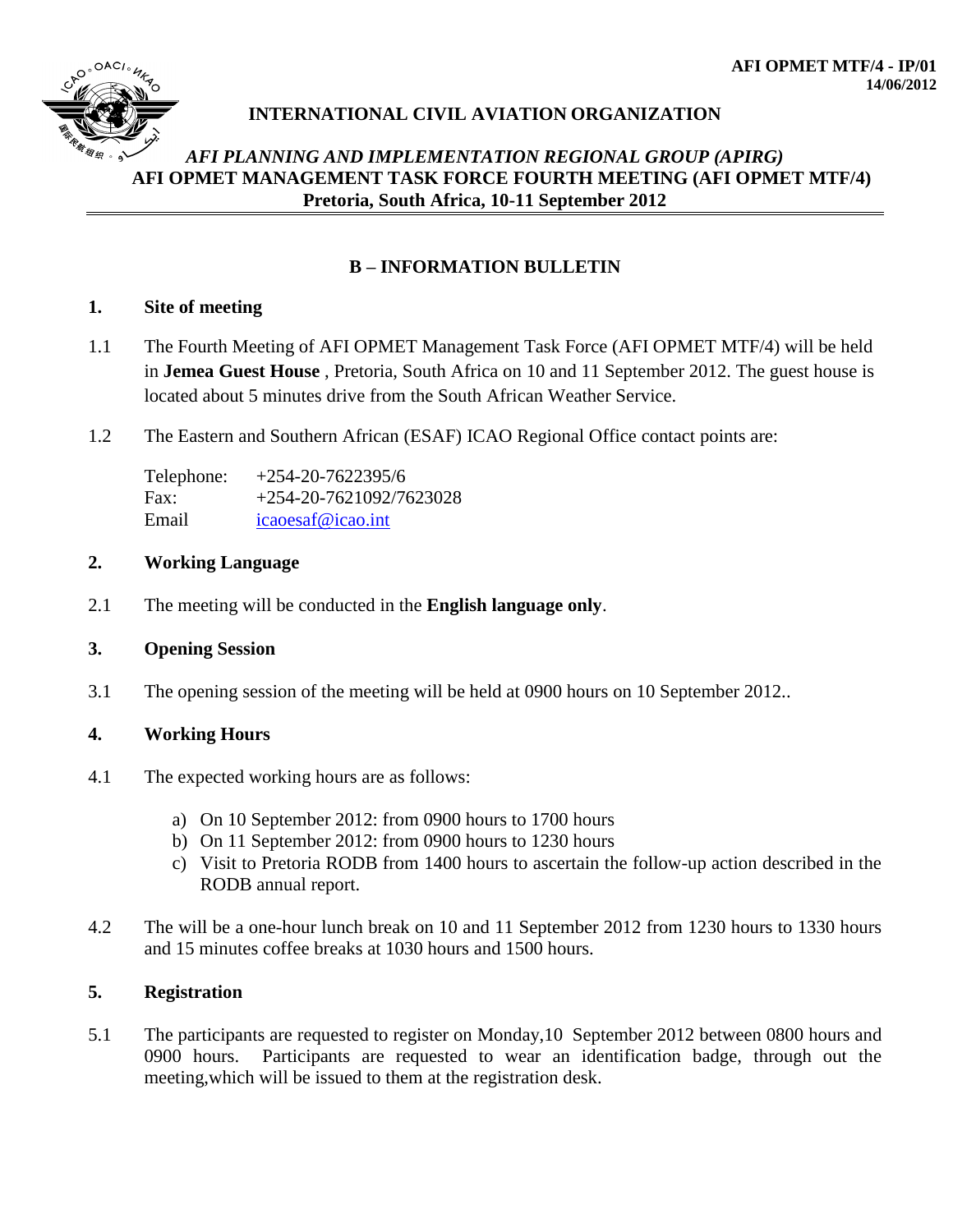

## *AFI PLANNING AND IMPLEMENTATION REGIONAL GROUP (APIRG)* **AFI OPMET MANAGEMENT TASK FORCE FOURTH MEETING (AFI OPMET MTF/4) Pretoria, South Africa, 10-11 September 2012**

### **6. Office and Secretariat**

6.1 The Secretary of the meeting will be Mr. Vitalis Ahago, ICAO Regional Officer MET, Eastern and Southern African Office (ESAF) Nairobi, assisted by Mr. Benoit Okossi, ICAO Regional Officer, MET, Western and Centrral African (WACAF) Regional Office). Mr. Ahago's contact points are as follows:

> Mr. Vitalis Ahago, RO/MET Tel: +254 -20-762 2397 Mobile: +254-722-220209 Email: [VAhago@icao.int](mailto:VAhago@icao.int)

#### **7. Climate**

7.1 The average maximum temperature for Pretoria for September is 25,5°C, the average minimum temperature 11,7°C and the average rainfall 22 mm. The average number of days with rainfall more or 10mm is 0,8 days.

#### **8. Passports and visas**

8.1 Visa requirement for entering South Africa

Please consult with the relevant Embassy or High Commission in your country, before you finalize your travel arrangements, on if or not you are exempt from entry visa for South African. Certain countries are exempt for short stays of less than 30 days.

- 8.2 You will need the following:
	- A valid visa, if required. Sufficient funds.
	- A return or onward ticket.
	- Yellow fever certificates are required if the journey starts or entails passing through the yellow fever belt of Africa or South America.

#### **9. Banking Service**

9.1 The currency used in South Africa is the Rand (ZAR). Credit cards can also be used for payments of services and shopping in some hotels and shops. There are coins of 5, 10, 20 and 50 cents. There are also coins of 1,2 and 5 Rand. There are notes in denominations of 10, 20, 50, 100 and 200 Rand.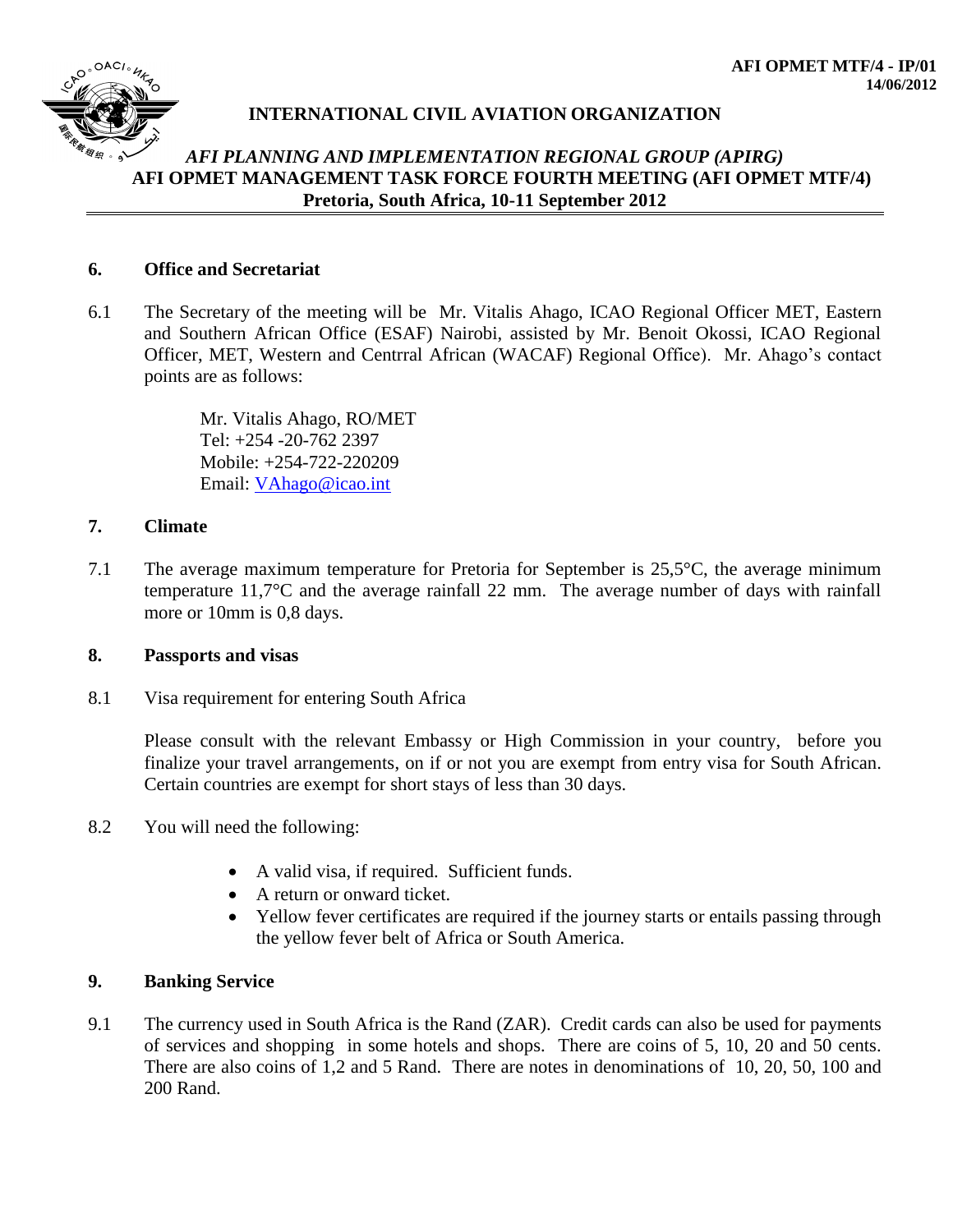

### *AFI PLANNING AND IMPLEMENTATION REGIONAL GROUP (APIRG)* **AFI OPMET MANAGEMENT TASK FORCE FOURTH MEETING (AFI OPMET MTF/4) Pretoria, South Africa, 10-11 September 2012**

The exchange rates as of 16 May 2012 were as follows:

**\$/R8.35**

**£/R13.29**

**€R10.62**

*Note that these rates are subject to to fluctuations.*

- 9.2 There are quite a number of ATMs in the surrounding areas where credit cards can be used. Most banks located in the shopping malls and at the airport in South Africa have Bureau de Change services. Banks in Pretoria generally operate from 0900 hours to 1530 hours SAST.
- 9.3 Shopping malls are within proximity to the South African Weather Service.

#### **10. Transport Arrangements**

- 10.1 Most international flights operate into OR Tambo International Airport (ORTIA), Johannesburg, South Africa. Transport from ORTIA to the hotels will be provided by SAWS for flights arriving before 1800 hours SAST. However, local shuttles or taxi services are available at the cost of R350-R400 ZAR a single trip between airport and Pretoria. The local Organizing Committee will need advance information on the itinerary (date, flight number and estimated time of arrival) in order to operate the transportation arrangement smoothly. For private movements within South Africa, please check with the lodge or your hotel.
- 10.2 Local Organizing Committee can be contacted through: [Ala.Kokosza@weathersa.co.za](mailto:Ala.Kokosza@weathersa.co.za) and [Nokukhanya.Kunene@weathersa.co.za](mailto:Nokukhanya.Kunene@weathersa.co.za)

Tel: +27 11 390 9320 / +27 11 390 9326/28

Fax: +27 11 390 9332

Cell: +27 79 532 2909

**11. Hotels**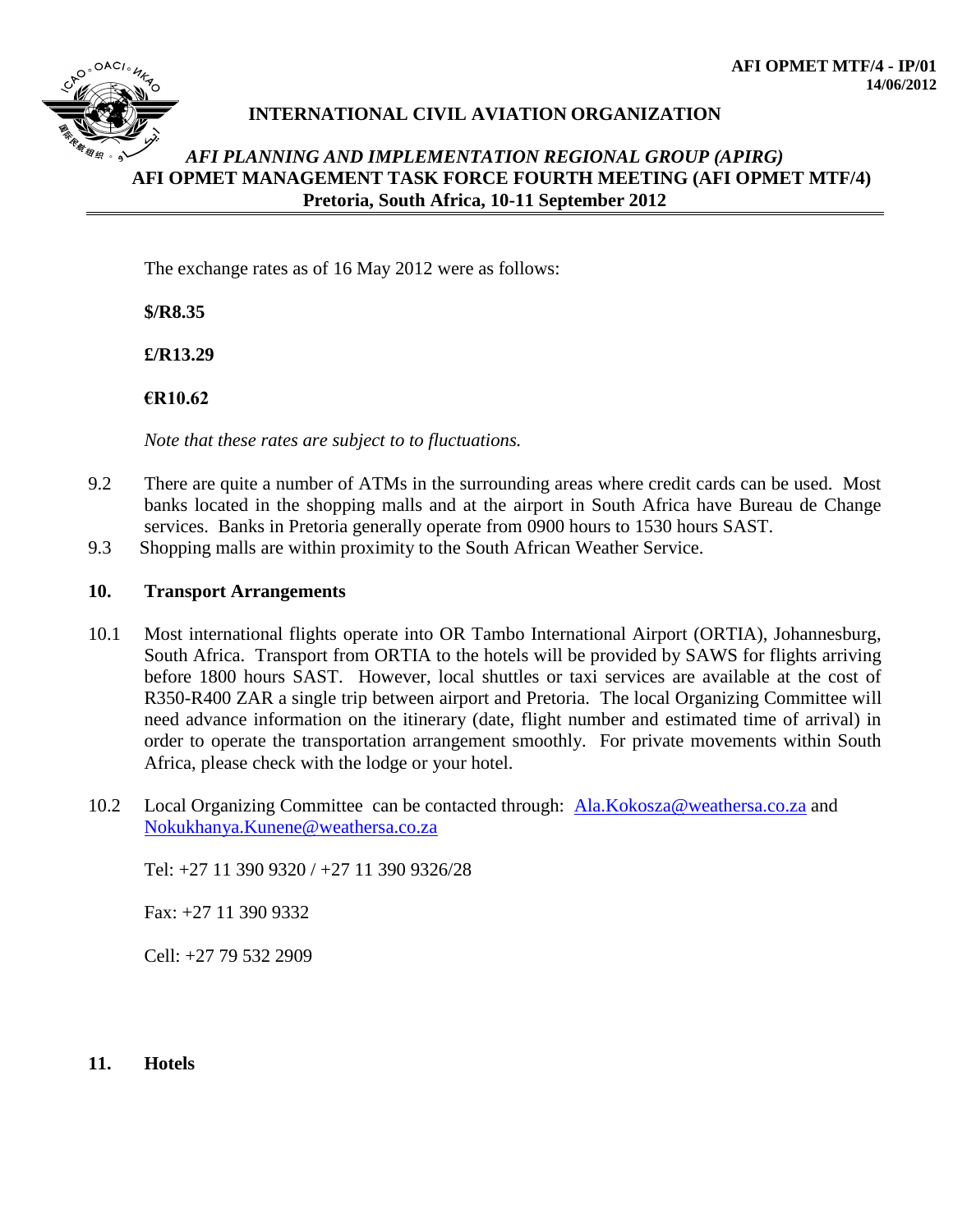

## *AFI PLANNING AND IMPLEMENTATION REGIONAL GROUP (APIRG)* **AFI OPMET MANAGEMENT TASK FORCE FOURTH MEETING (AFI OPMET MTF/4) Pretoria, South Africa, 10-11 September 2012**

11.1 A list of recommended lodges is provided at the end of this bulletin. the . Several 4 and 5 Star hotels are available in the City Centre located roughly about 15 to 20 minutes drive to the venue of the meeting. If you wish to make a booking with any other hotel apart from the venue (Jemea Guest House), kindly ascertain whether or not t the hotel would be in a position to provide you with transport to and from the venue of the the meeting. .

## **12. Health**

- 12.1 It is strongly recommended that you should have travel insurance (including health) from your home country covering the duration of your stay in Pretoria.
- 12.2 A yellow fever vaccination certificate is mandatory for travellers over one year of age coming from the yellow fever belt of Africa or South America. Please visit the World Health Organization (WHO) site<http://www.who.int/ith/> to check on requirements by South Africa for your country.

## **13. Security**

13.1 Avoid any obvious displays of affluence which could serve to attract unwanted attention.

## **14. Electricity**

14.1 The main supply in South Africa is 220-230 volts, 50HZ and the plug shape is illustrated below:



If your appliances plug has a different shape, you may need a plug adapter. The ones below do work but you would need an adapter.